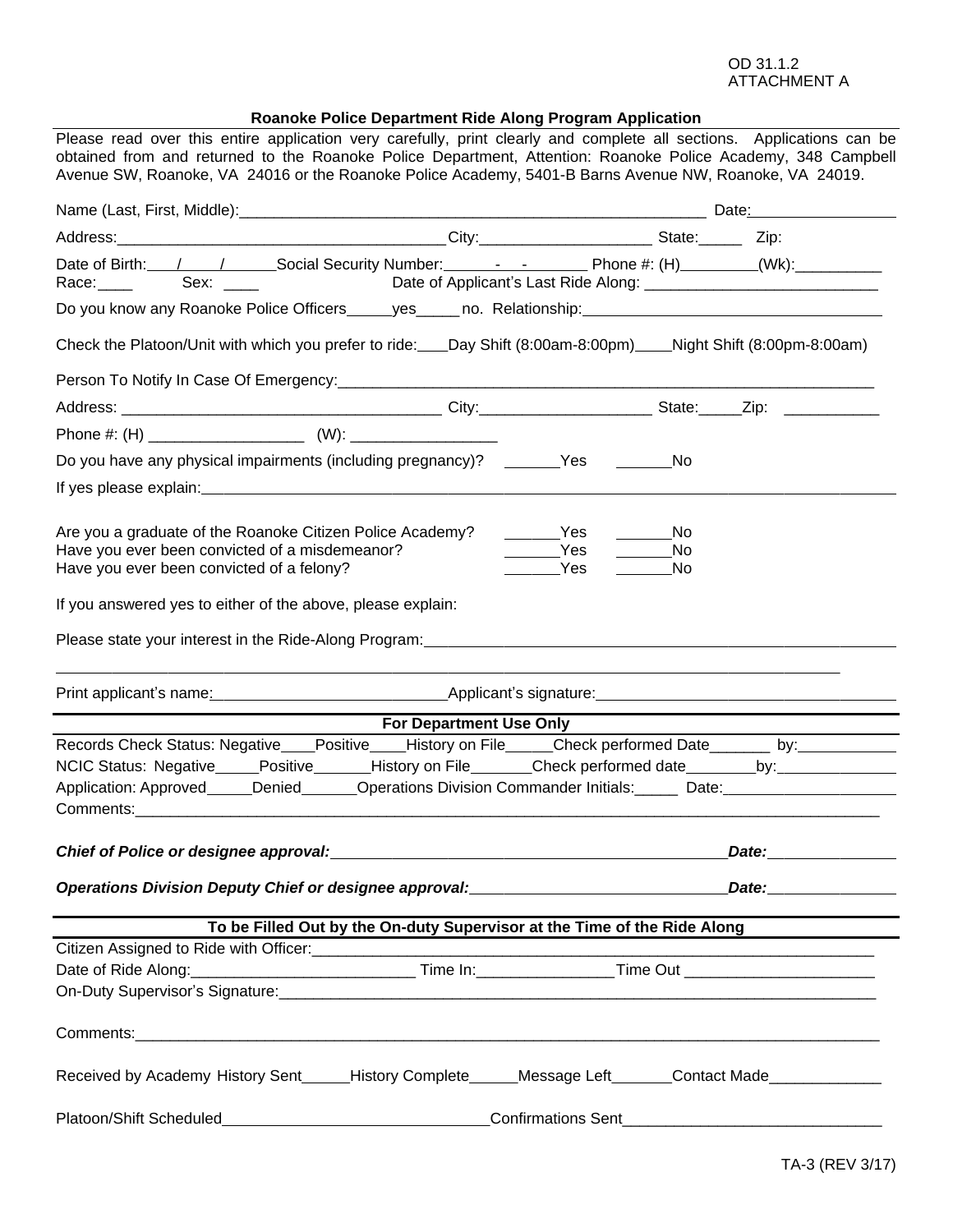### **Roanoke Police Department Ride Along Program Procedures**

- 1. Applicants must be at least 18 years of age.
- 2. Completed applications can be returned or mailed to the Roanoke Police Department, Attention: Roanoke Police Academy, 348 Campbell Avenue SW, Roanoke, VA 24016 or returned or mailed to the Roanoke Police Academy, 5401-B Barns Avenue NW, Roanoke, VA 24019.
- 3. A criminal record check will be conducted. Allow at least two weeks for the application to be processed.
- 4. The results of the criminal record check *and the prior written approval of the Chief of Police, Operations Division Deputy Chief or their respective designee* will determine the applicant's eligibility to participate in the Ride Along Program.
- 5. The applicant may select with which Platoon/Unit the applicant desires to ride.
- 6. It is the applicant's responsibility to arrive at least 30 minutes prior to the Platoon/Unit starting time and present identification and a copy of the approved application to the on-duty. If the applicant does not have the appropriate identification or copy of the approved application with them, the applicant will not be permitted to ride along at that time.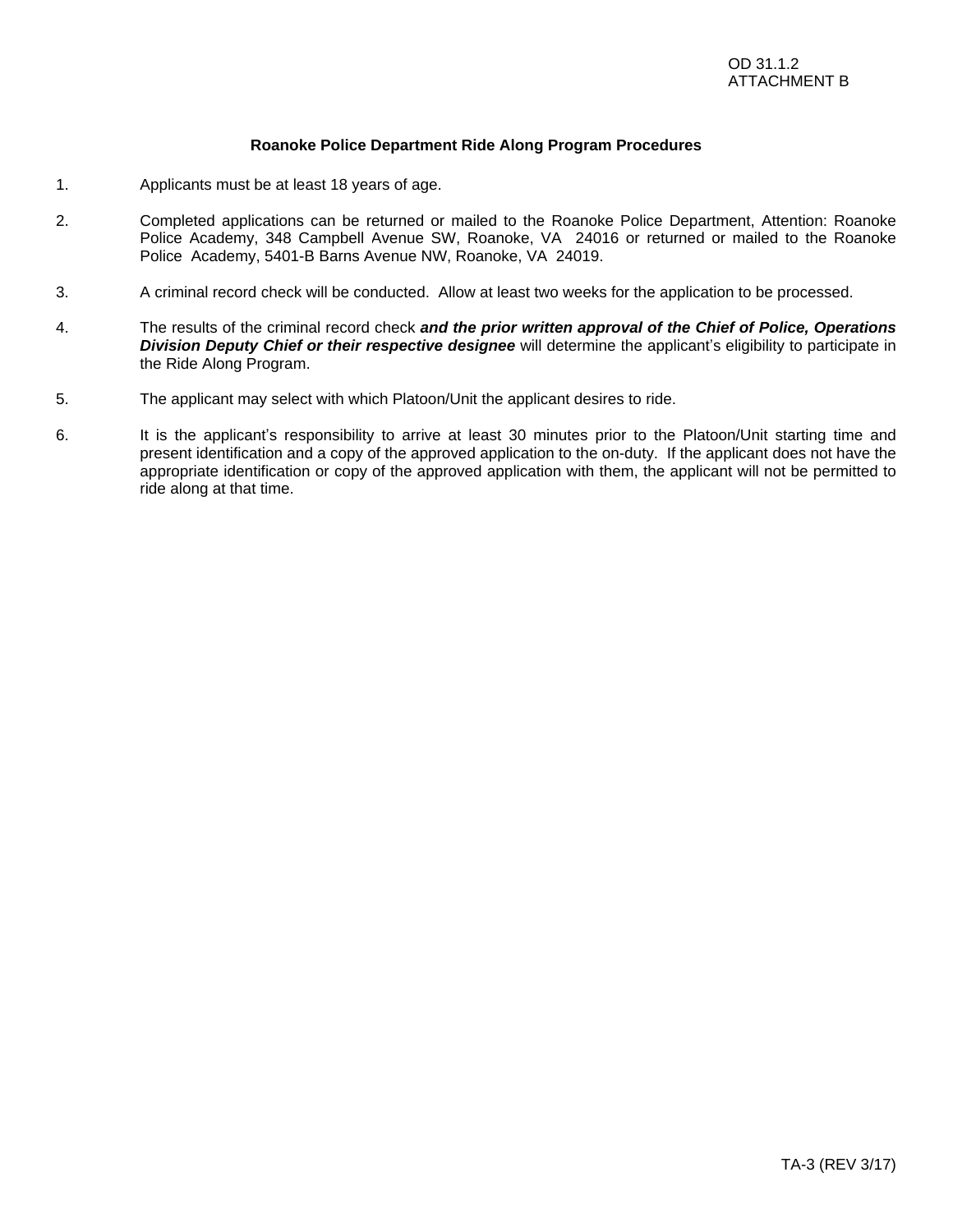### **Roanoke Police Department Ride Along Program Rules of Conduct**

- 1. You will be assigned to ride with a police officer of this Department. Requests for assignment with a specific officer will be at the discretion of the on-duty supervisor. You must have your approved ride along application with you at the time you ride with the officer.
- 2. You shall not carry any weapon of any kind while participating in the program.
- 3. The police officer with whom you ride will be happy to discuss duties and responsibilities insofar as time permits. In the event of an emergency you must immediately and without question comply with any order or directions given to you by the officer or any other member of the Department.
- 4. You are not to leave the patrol car at the scene of any police activity without first obtaining permission from the officer.
- 5. The duration of the ride is at the discretion of the officer.
- 6. You may NOT use cameras or tape recorders.
- 7. You will be required to present a neat and clean appearance and wear appropriate business-like attire. Casual clothing such as jeans, shorts, T-shirts, and sneakers is not acceptable.
- 8. Any officer having difficultly with a ride along participant will immediately notify a supervisor. The supervisor will decide if the ride along participant can be assigned to another officer to complete the ride along or if the ride along should be terminated.
- 9. Participants in the Ride Along Program will not enter any residence or structure during the execution of a search or arrest warrant or any forced entry into a structure. The ride along participant will remain in the police vehicle during any such entry. This does not prohibit the participant from accompanying the officer on calls when the officer is invited into a residence. Probation Officers and Commonwealth Attorneys may enter with the police in such instances if their presence is to aid in the execution of the warrant or search.
- 10. Officers are prohibited, while in the company of a ride along participant, from engaging in any form of pursuit driving, responding to a call for service involving the presence of violence, and/or placing the ride along participant in a situation which may compromise the participant and/or officer's safety. If officers must engage in such activities, they will *leave* the ride along participant at a safe location.
- 11. Ride along participants will not interfere with investigations in any way by conversing with victims, suspects, or witnesses, handling evidence or equipment, or participating in any enforcement activity unless directed to do so by the officer per section §18.2-463 Code of Virginia, Refusal to Aid Officer in the Execution of his Office.
- 12. Any law enforcement personnel approved as a ride along participant will be treated as a civilian, and all procedures governing the program will apply.
- 13. *No* ride along participant will be allowed to carry any weapons with the exception of *a certified law enforcement officer or Virginia Probation and Parole Officer while in the performance of their official duties.*